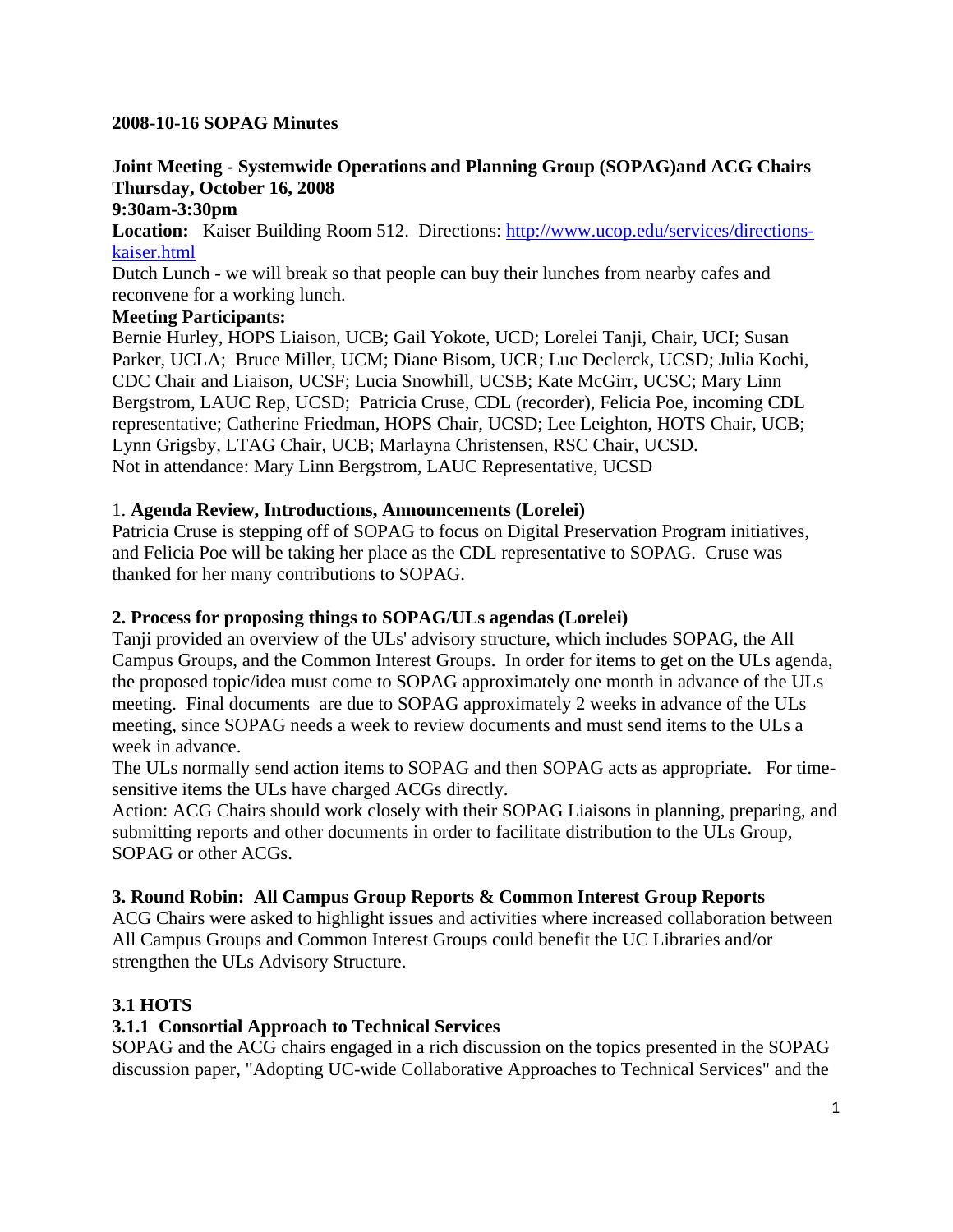ULs email charge to SOPAG to develop a consortial approach to technical services. In addition to the activities outlined in the discussion paper there was a recognition that CAMCIG, HOTS, SCP have done a tremendous amount of work in this area and have started to think more broadly about managing the full information lifecycle and how to develop cross-campus collaboration. A consortial approach to technical service is a national issue and is an opportunity for UC to be involved in some of the leading efforts that are taking place nationally. UC can be a leader in these national efforts since we have some of the leading thinkers in this area. .

The group discussed the ULs request to establish an Interdisciplinary Group that will be modeled after the BSTF. The Interdisciplinary Group will outline the big issues and serve as the think tank. The Group will be would be empowered to use existing committee structures (ACGs, CIGs) and form special task groups to focus on specific topics as needed. The interdisciplinary group will coordinate and manage the work. An Executive Team will make and implement policy. There was general agreement that it is important to identify short term specific outcomes and longer term items. It was recognized that BSTF was successful due to commitment and buyin by all of the campuses.

ACTION: Tanji, Snowhill, and Declerck will develop a charge for an Interdisciplinary group (4 to 5 people) that represents the key stakeholders. The charge will identify the scope of "technical services." The charge will be completed in time for the November UL/SOPAG meeting.

# **3.2 HOPS**

C. Friedman asked if the Serials Solution ERMS could be exploited to generate information that would be useful to public service staff and end users - for example lists of tier 1 and tier 2 eresources.

ACTION: F. Poe will work with CDL staff to connect C. Friedman HOPS and ERMS staff. SOPAG and the ACG Chairs reviewed and discussed HOPS' activities and accomplishments. See the HOPS annual report for detail.

Action: HOPS will work with RSC and LTAG together towards enhancing and improving the user experience.

# **3.3 RSC**

SOPAG and the ACG Chairs reviewed and discussed RSC's activities and accomplishments. See the RSC annual report for detail.

Action: RSC, LTAG, and HOPS will work together towards enhancing and improving the user experience (e.g. ISO ILL guidelines). RSC in conjunction with other ACGs and CIG is preparing a proposal for a workshop on emergency response and disaster recovery.

# **3.4 LTAG**

SOPAG and the ACG Chairs reviewed and discussed LTAG's activities and accomplishments. See the LTAG annual report for detail.

Action: LTAG, RSC, and HOPS will work together towards enhancing and improving the user experience (e.g. UC Trust)

### **3.5 CDC Report (Julia)**

CDC did not prepare an Annual Report since they are meeting immediately after the joint SOPAG/ACG meeting. However CDC's strategic directions documents illustrate CDC's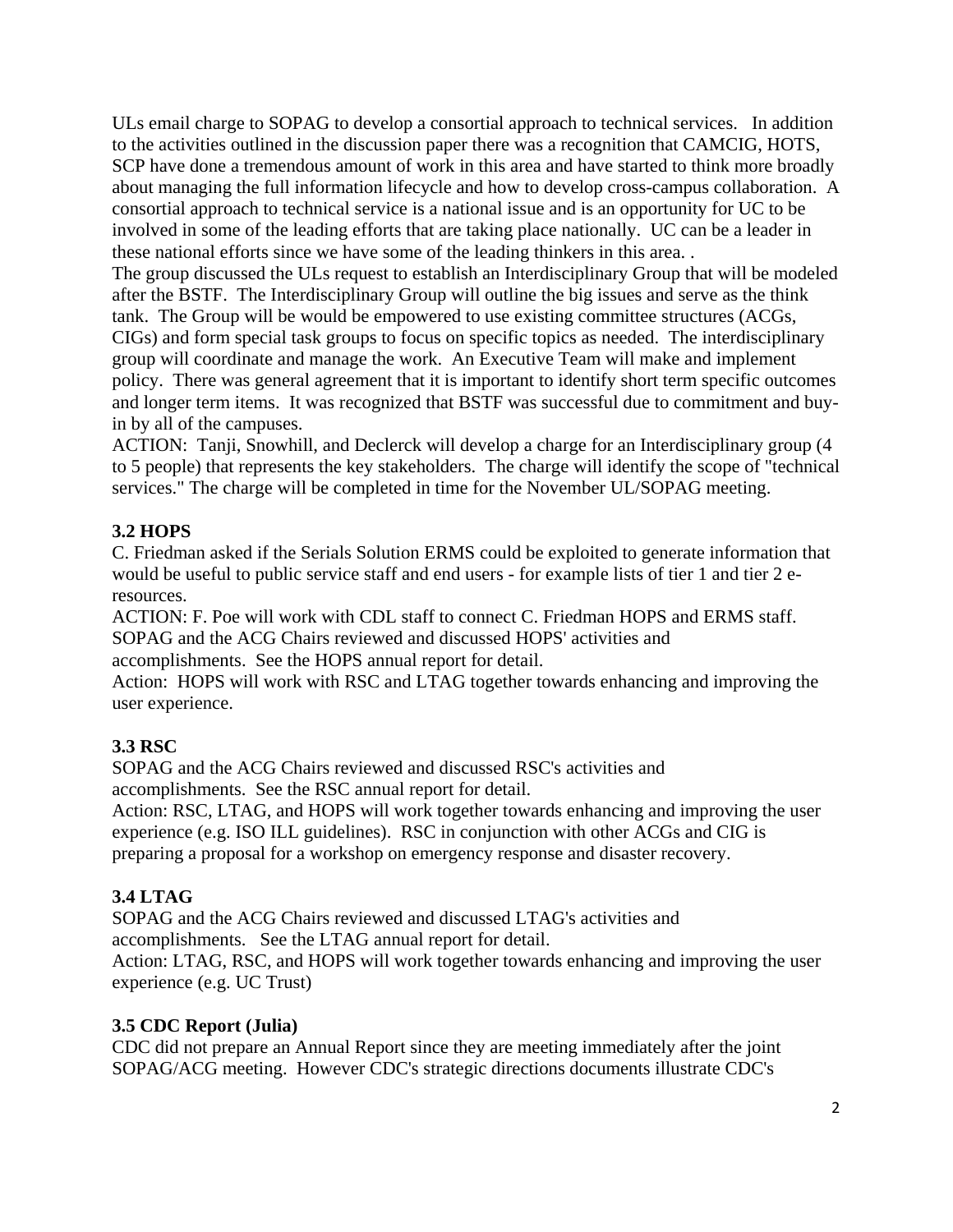accomplishments and tasks for the following year. J. Kochi provided an overview of some of their significant activities:

-- in order to optimize resources CDC is evaluating collaborative and cooperative collection development strategies. Specifically, CDC is evaluating the Canadiana literature project as a model for collaborative collection development. While Canadiana literature might not be the target collection the project illustrated that a collaborative model allows for the purchase of a wider variety of materials.

-- CDL is working collaboratively with CRL in order to build a shared print repository for preservation purposes.

-- the e-books task force is continuing to examine issues related to e-books. Specifically they are investigating e-book usage and how to make e-books available to the end-user. The trial Springer e-books are not currently cataloged and an analysis will conducted on how much usage these materials get with being accessible for the catalog.

-- CDC received a charge from the ULs to evaluate SCAP funding of databases. CDC discovered that they could not review a particular set of databases in isolation. Therefore, in the coming year, campuses this will be reviewing all tier 1 databases.

-- CDC will hold a 2-day meeting in February to develop and discuss strategic directions for collections.

### **3.6 SCO**

B. Eden discussed the major issues that SCO addressed over the last year. See the SCO annual report for detail

### **4. Collaborative communication tools for SOPAG & ACGs**

Chair Tanji asked for ideas that would promote communication between the ACGs and SOPAG, including cross group communication. The group agreed that a wiki that is available to all the ACGs would be helpful. The group also agreed that a list with ACG chairs and liaisons would help facilitate communication.

Action: Cruse will work with Poe to add the SOPAG ACG liaisons to the ACG chairs list. Poe will update SOPAG in January as to whether a wiki to support systemwide library groups is possible.

### **5. Digital Library Collaboration (Luc, Trisha)**

The group briefly discussed the final report from the Digital Library Collaboration workshop and draft charge for a Digital Library Services Task Group. The three actions that came out of the workshop were discussed: Explore the notion of a UC Digital Collection; Continue digital collaboration "conversations"; Launch collaboration pilots

The group discussed forming a Digital Library Services Task Group. SOPAG made recommendations for modifications to the draft charge prepared by Declerck and Tanji. Specifically there was a request to include an examination of the costs and the benefits associated with the three actions.

Action: Tanji, Yokote, Declerck, and Snowhill will modify the charge and submit to the ULs for consideration.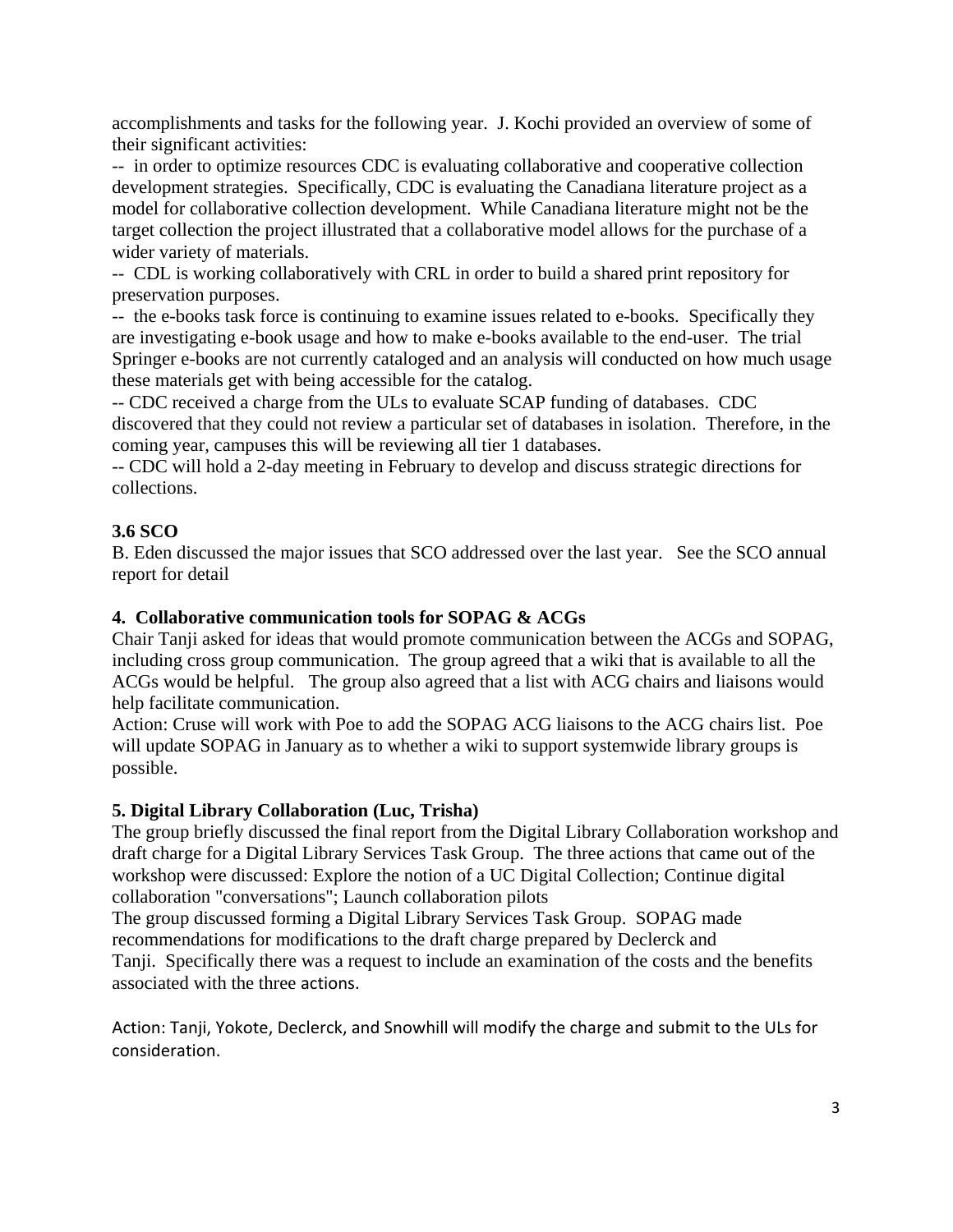### **6. Project Management Training for Consortial Collaborations (Kate)**

The group discussed the need for project management training for UC library staff. The goal would be to have a basic understanding of core project management principles. Need to frame it as a project coming out of SOPAG to the University Librarians. There was a discussion to tie the project management training at the point of need. Some felt that it would be ideal to have a project manager on large project committees and also have training. Need to recognize that PM requires a particular skill set.

Action: McGirr, Kochi, Bergstrom, Bisom, Starr (CDL) will work together to develop a proposal for project management training/implementation to submit to the ULs for consideration.

### **7. Task Force Reports**

### **7.1 Next Gen Melvyl (Luc)**

Declerck confirmed that "Request" is working, but is not optimal. The robust "Request" will be working in the spring. This has a negative impact on the service and the Implementation Group is investigating various options and is consulting with the executive team and the University Librarians. P. Martin and T. Ryan are planning on attending the UL/SOPAG meeting in November to discuss. There was a discussion about the impact of on local OPAC (public view) once Next Gen Melyvl is available (and robust).

# **8. Report on CDL Related Items (Trisha)**

8.1 Digital Preservation Program Services and Digital Preservation Pilot Project –

Stephen Abrams, Manager, Digital Preservation Technology, CDL and Patricia Cruse discussed shared with SOPAG the Digital Preservation Program's vision of focusing on digital curation services. Towards this end the Program is engaged in a series of transformations to its fundamental outlook and efforts:

Preservation mission  $\rightarrow$  Curation mission Project activity  $\rightarrow$  Programmatic activity Systems orientation  $\rightarrow$  Services orientation Repository focus  $\rightarrow$  Content focus

Abrams and Cruse envision a range of preservation solutions (DPR, Portico, Hathi) that will all fit with the revised vision of the Digital Preservation Program. The Group affirmed that there is a need to provide variety of services and prices so everyone can use. One of the goals of the digital curation services is to position libraries as part of the digital curation conversation on UC campuses. The Digital Preservation Program will work with campus community to discuss/address these needs. The group shared a range of ideas about how these re‐envisioned